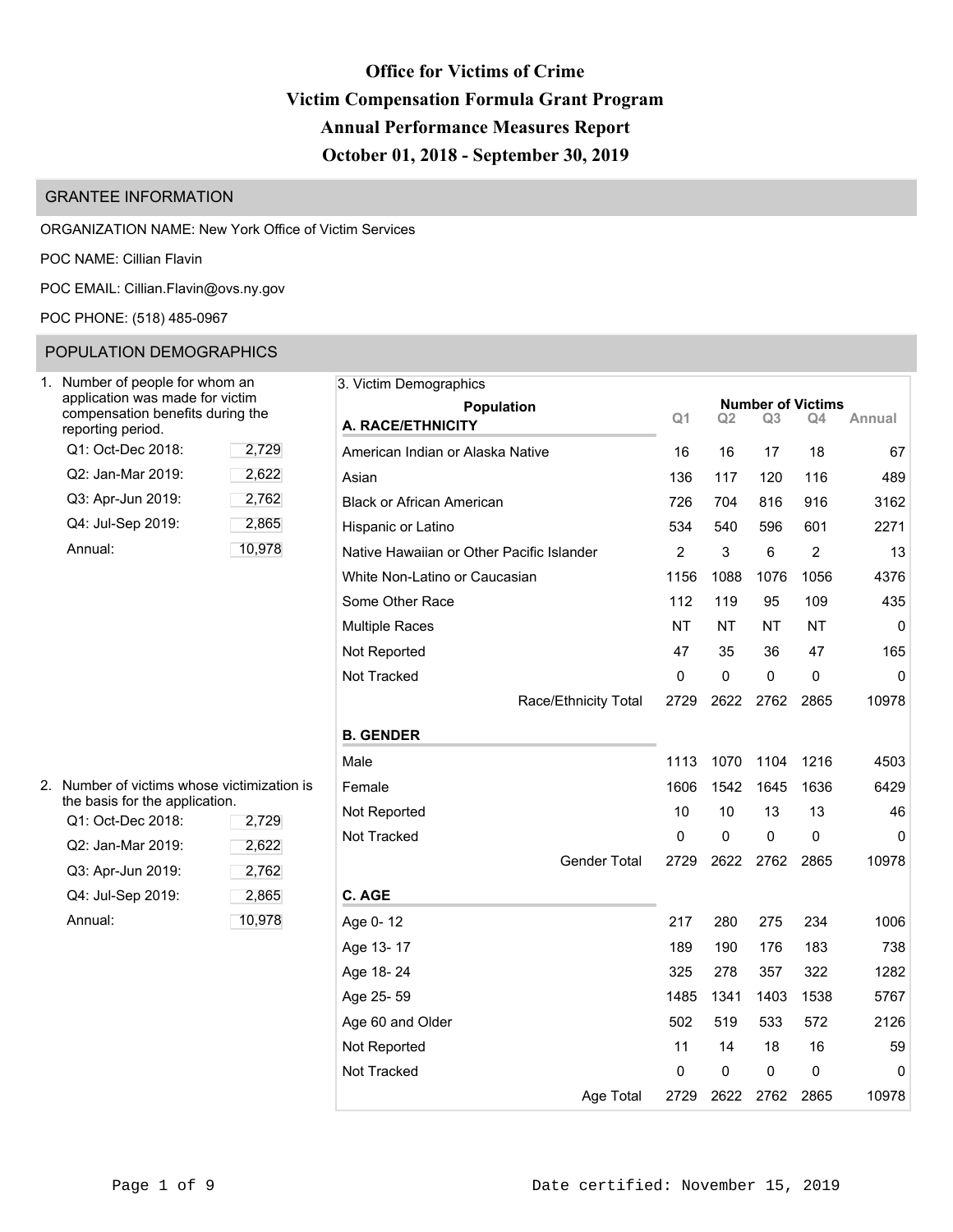### PERFORMANCE MEASURES

4. Based on your program's general procedure, indicate if

Q1: Oct-Dec 2018:

Only one application is usually counted per crime

Q2: Jan-Mar 2019:

Only one application is usually counted per crime

Q3: Apr-Jun 2019:

Only one application is usually counted per crime

Q4: Jul-Sep 2019:

Only one application is usually counted per crime

### 5. Number of new applications **received** during the reporting period

| rie reporting penog |        |
|---------------------|--------|
| Q1: Oct-Dec 2018:   | 2,729  |
| Q2: Jan-Mar 2019:   | 2,622  |
| Q3: Apr-Jun 2019:   | 2,762  |
| Q4: Jul-Sep 2019:   | 2,865  |
| Annual:             | 10.978 |

### 6. Number of applications **approved** during the

| reporting period. |       |
|-------------------|-------|
| Q1: Oct-Dec 2018: | 1,605 |
| Q2: Jan-Mar 2019: | 1,698 |
| Q3: Apr-Jun 2019: | 1,680 |
| Q4: Jul-Sep 2019: | 1,490 |
| Annual:           | 6,473 |

7. Number of applications **denied/closed**. (i.e., applications that were not approved) during the reporting period.

| Q1: Oct-Dec 2018: | 907   |
|-------------------|-------|
| Q2: Jan-Mar 2019: | 1,071 |
| Q3: Apr-Jun 2019: | 961   |
| Q4: Jul-Sep 2019: | 920   |
| Annual:           | 3,859 |

### Reason(s) for denial or close status applicable for the reporting period:

| <b>Population</b>                                                                                                         | Q <sub>1</sub> | Q2     | <b>Number of Victims</b><br>O <sub>3</sub> |     | Q4 Annual             |
|---------------------------------------------------------------------------------------------------------------------------|----------------|--------|--------------------------------------------|-----|-----------------------|
| A. Application not filed within time limit                                                                                | 3              | 0      | $\overline{2}$                             | 3   | 8                     |
| B. Failure to report to police                                                                                            | 0              | 0      | 0                                          | 0   | 0                     |
| C. Failure to cooperate with law enforcement,<br>victim/witness coordinator, and/or other official<br>required by program | 37             | 31     | 25                                         | -21 | 114                   |
| D. Incomplete information                                                                                                 |                |        |                                            |     | 459 575 527 512 2,073 |
| E. Contributory misconduct                                                                                                | 12             | 8      | 6                                          | 6   | 32                    |
| F. Ineligible crime                                                                                                       |                | 90 100 | 94                                         | 77  | 361                   |
| G. Ineligible application                                                                                                 |                |        | 265 304 256 256                            |     | 1,081                 |
| Other                                                                                                                     | 41             |        | 53 51                                      | 45  | 190                   |
| Denial explanation:                                                                                                       |                |        |                                            |     |                       |
| Qtr 1: Hit and Run, 5; Pending police investigation, 24; Pending trial, 1;<br>Withdrawn, 11                               |                |        |                                            |     |                       |
| Qtr 2: Hit and Run, 10; Pending police investigation, 23; Pending trial,<br>2; Withdrawn, 18                              |                |        |                                            |     |                       |
| Qtr 3: Conflicting data: 1; Hit and Run, 10; Pending police<br>investigation: 28; Withdrawn: 12                           |                |        |                                            |     |                       |
| Qtr 4: Hit and run, 5; Pending police investigation, 20; Pending trial, 1;                                                |                |        |                                            |     |                       |

### 8. Number of applications received for Sexual Assault Forensic Examinations during the reporting period

| Q1: Oct-Dec 2018: | 1,601 |
|-------------------|-------|
| Q2: Jan-Mar 2019: | 1,341 |
| Q3: Apr-Jun 2019: | 1,541 |
| Q4: Jul-Sep 2019: | 1,638 |
| Annual:           | 6,121 |

Withdrawn, 19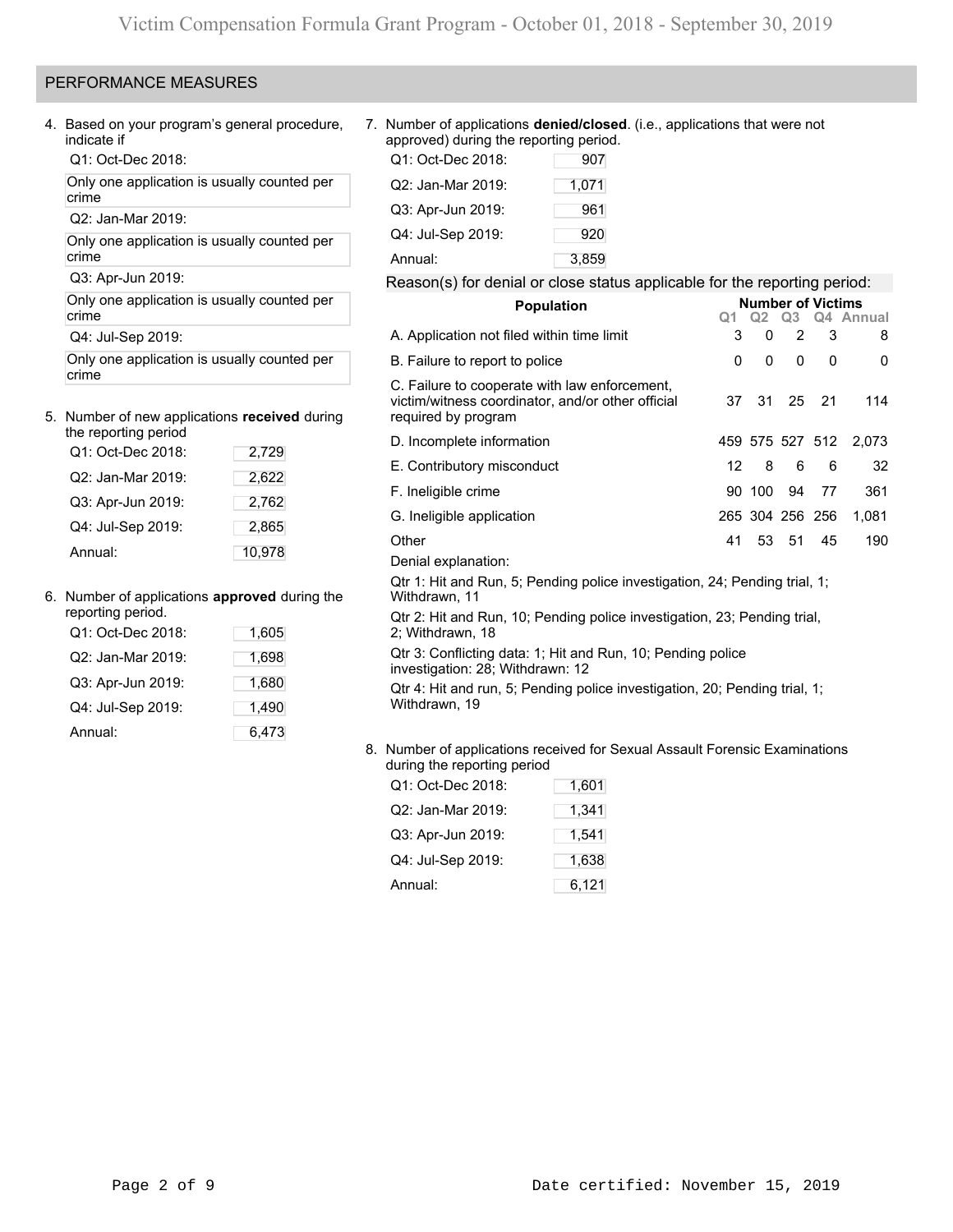| PAYMENT STATISTICS BY CRIME TYPE                                                                           | Qtr:1                                                                                                                                                                                                              |                                                                                                      |                                    |                   |                     |                       |                                                                                                                                                                     |                         |            |                       |                                                              |          |                                 |                                                    |                                                                                                                                  |                                                                                            |                                                                                                                                                             |                                                                                                                            |                                                                                                      |
|------------------------------------------------------------------------------------------------------------|--------------------------------------------------------------------------------------------------------------------------------------------------------------------------------------------------------------------|------------------------------------------------------------------------------------------------------|------------------------------------|-------------------|---------------------|-----------------------|---------------------------------------------------------------------------------------------------------------------------------------------------------------------|-------------------------|------------|-----------------------|--------------------------------------------------------------|----------|---------------------------------|----------------------------------------------------|----------------------------------------------------------------------------------------------------------------------------------|--------------------------------------------------------------------------------------------|-------------------------------------------------------------------------------------------------------------------------------------------------------------|----------------------------------------------------------------------------------------------------------------------------|------------------------------------------------------------------------------------------------------|
|                                                                                                            | <b>TYPES OF VICTIMIZATIONS</b><br><b>EXPENSE TYPES PAID (in dollars)</b><br><b>RELATED TO A CRIME TYPE</b>                                                                                                         |                                                                                                      |                                    |                   |                     |                       |                                                                                                                                                                     |                         |            |                       |                                                              |          |                                 |                                                    |                                                                                                                                  |                                                                                            |                                                                                                                                                             |                                                                                                                            |                                                                                                      |
| <b>TYPES OF CRIME</b>                                                                                      |                                                                                                                                                                                                                    | During<br>iod<br>tal Number of<br>plications Paid I<br>• Reporting Peric<br>ź.<br>$rac{1}{\sqrt{2}}$ | Clean Up<br>உ<br><b>S</b><br>Crime | Care<br>Dependent | Support<br>Economic | eral Burial<br>S<br>Æ | $\breve{\mathbf{e}}$<br>Medical/Dental (<br>mental health)                                                                                                          | Health<br><b>Mental</b> | Relocation | Servic<br>Replacement | Forensic<br>$\frac{4}{10}$<br><b>Ass</b><br>Sexual.<br>Exams | Travel   | explain)<br>8<br>(plea<br>Other | Crime<br>this<br><u>ō</u><br>Paid<br>Total<br>Type | rf Applications<br>b Bullying that<br>Period<br>Period<br>ber of<br>Paid<br>Thing F<br>Number<br>Related<br>were Pai<br>Reportin | Paid<br>ting F<br>ಕಿ ಕಿ<br>59<br>I Family<br>Lwere F<br>Reporti<br>Number<br>Related<br>Ë£ | <b>¤€</b><br>glect th<br>During<br>Period<br>⋖ш<br><u>이 이 후 및</u> E<br>ទីនិទី<br>$\overline{2}$ $\overline{2}$ $\overline{4}$ $\overline{3}$ $\overline{4}$ | cations<br>Crime:<br>Paid During<br>ting Period<br>Appli<br>Hate<br>59<br>twere<br>Number<br>Related t<br>the <sup>1</sup> | Ĕ<br>Appli<br>Mass<br>£ തഥ്<br>Number of<br>Related to I<br>Violence t<br>Paid During<br>Reporting F |
| Arson                                                                                                      |                                                                                                                                                                                                                    | 8                                                                                                    | \$0                                | <b>NA</b>         | \$0                 | \$4,697               | \$691                                                                                                                                                               | \$150                   | \$0        | <b>NA</b>             |                                                              | \$0      | \$1,500                         | \$7,038                                            | $\circ$                                                                                                                          | $\mathbf{3}$                                                                               | $\overline{0}$                                                                                                                                              | $\circ$                                                                                                                    | $\circ$                                                                                              |
| Assault                                                                                                    |                                                                                                                                                                                                                    | 602                                                                                                  | \$0                                | <b>NA</b>         | \$121,594           | <b>NA</b>             | \$2,188,615                                                                                                                                                         | \$40,106                | \$21,303   | <b>NA</b>             |                                                              | \$9,601  | \$244,694                       | \$2,625,913                                        | 24                                                                                                                               | 172                                                                                        | $6\phantom{a}$                                                                                                                                              | 19                                                                                                                         | $\overline{0}$                                                                                       |
| Burglary                                                                                                   |                                                                                                                                                                                                                    | 100                                                                                                  | \$0                                | <b>NA</b>         | \$130               | <b>NA</b>             | \$13,909                                                                                                                                                            | \$0                     | \$0        | <b>NA</b>             |                                                              | \$0      | \$21,385                        | \$35,424                                           | $\overline{2}$                                                                                                                   | $\overline{\mathbf{3}}$                                                                    | $\mathbf{3}$                                                                                                                                                | $\overline{0}$                                                                                                             | $\overline{0}$                                                                                       |
| Child Physical Abuse/Neglect                                                                               |                                                                                                                                                                                                                    | 5                                                                                                    | \$0                                | <b>NA</b>         | \$0                 | <b>NA</b>             | \$946                                                                                                                                                               | \$2,048                 | \$0        | <b>NA</b>             |                                                              | \$0      | \$500                           | \$3,494                                            | $\circ$                                                                                                                          | $\overline{\mathbf{3}}$                                                                    |                                                                                                                                                             | $\overline{0}$                                                                                                             | $\circ$                                                                                              |
| Child Pornography                                                                                          |                                                                                                                                                                                                                    | $\overline{1}$                                                                                       | \$0                                | <b>NA</b>         | \$0                 | \$0                   | \$0                                                                                                                                                                 | \$300                   | \$0        | <b>NA</b>             |                                                              | \$0      | \$0                             | \$300                                              | $\overline{0}$                                                                                                                   | $\circ$                                                                                    |                                                                                                                                                             | $\mathbf 0$                                                                                                                | $\bullet$                                                                                            |
| Child Sexual Abuse                                                                                         |                                                                                                                                                                                                                    | 870                                                                                                  | \$0                                | <b>NA</b>         | \$0                 | <b>NA</b>             | \$175,731                                                                                                                                                           | \$60,947                | \$502      | <b>NA</b>             | \$622,889                                                    | \$668    | \$0                             | \$860,737                                          | $\circ$                                                                                                                          | 11                                                                                         |                                                                                                                                                             | $\overline{0}$                                                                                                             | $\overline{0}$                                                                                       |
| <b>DUI/DWI</b>                                                                                             |                                                                                                                                                                                                                    | 19                                                                                                   | \$0                                | <b>NA</b>         | \$933               | \$14,474              | \$169,752                                                                                                                                                           | \$9,823                 | \$0        | <b>NA</b>             |                                                              | \$391    | \$418                           | \$195,791                                          | $\overline{0}$                                                                                                                   | $\overline{0}$                                                                             | $\overline{0}$                                                                                                                                              | $\overline{0}$                                                                                                             | $\circ$                                                                                              |
| Fraud/Financial Crimes                                                                                     |                                                                                                                                                                                                                    | 56                                                                                                   | \$0                                | <b>NA</b>         | \$0                 | <b>NA</b>             | \$0                                                                                                                                                                 | \$0                     | \$0        | <b>NA</b>             |                                                              | \$0      | \$48,780                        | \$48,780                                           | $\overline{2}$                                                                                                                   | $\overline{\mathbf{0}}$                                                                    | 12                                                                                                                                                          | $\circ$                                                                                                                    | $\circ$                                                                                              |
| Homicide                                                                                                   |                                                                                                                                                                                                                    | 167                                                                                                  | \$500                              | <b>NA</b>         | \$32,994            | \$563,761             | \$11,599                                                                                                                                                            | \$22,503                | \$0        | <b>NA</b>             |                                                              | \$0      | \$0                             | \$631,357                                          | $\overline{2}$                                                                                                                   | 29                                                                                         | $\mathbf{1}$                                                                                                                                                | $\overline{1}$                                                                                                             | 1                                                                                                    |
| Human Trafficking                                                                                          |                                                                                                                                                                                                                    | 5                                                                                                    | \$0                                | <b>NA</b>         | \$0                 | <b>NA</b>             | \$0                                                                                                                                                                 | \$0                     | \$0        | <b>NA</b>             |                                                              | \$0      | \$2,500                         | \$2,500                                            | $\circ$                                                                                                                          | $\mathbf{1}$                                                                               | $\mathbf 0$                                                                                                                                                 | $\overline{0}$                                                                                                             | $\circ$                                                                                              |
| Kidnapping                                                                                                 |                                                                                                                                                                                                                    | $\overline{2}$                                                                                       | \$0                                | <b>NA</b>         | \$0                 | \$0                   | \$675                                                                                                                                                               | \$0                     | \$0        | <b>NA</b>             |                                                              | \$0      | \$388                           | \$1,063                                            | $\overline{0}$                                                                                                                   | $\overline{2}$                                                                             | $\circ$                                                                                                                                                     | $\circ$                                                                                                                    | $\circ$                                                                                              |
| <b>Other Vehicular Crimes</b>                                                                              |                                                                                                                                                                                                                    | 35                                                                                                   | \$0                                | <b>NA</b>         | \$296               | \$134,865             | \$2,055                                                                                                                                                             | \$0                     | \$0        | <b>NA</b>             |                                                              | \$0      | \$1,601                         | \$138,817                                          | $\mathbf 0$                                                                                                                      | $\mathbf{1}$                                                                               | $\overline{0}$                                                                                                                                              | $\overline{0}$                                                                                                             | 13                                                                                                   |
| Robbery                                                                                                    |                                                                                                                                                                                                                    | 63                                                                                                   | \$0                                | <b>NA</b>         | \$12,916            | <b>NA</b>             | \$63,257                                                                                                                                                            | \$900                   | \$462      | <b>NA</b>             |                                                              | \$0      | \$12,778                        | \$90,313                                           | 1                                                                                                                                | $\overline{0}$                                                                             | $\overline{0}$                                                                                                                                              | $\overline{0}$                                                                                                             | $\overline{0}$                                                                                       |
| Sexual Assault                                                                                             |                                                                                                                                                                                                                    | 572                                                                                                  | \$0                                | <b>NA</b>         | \$2,188             | <b>NA</b>             | \$30,805                                                                                                                                                            | \$102,351               | \$4,394    | <b>NA</b>             | \$400,273                                                    | \$3,006  | \$4,685                         | \$547,702                                          | 1                                                                                                                                | 12                                                                                         | $\circ$                                                                                                                                                     | $\mathbf{0}$                                                                                                               | $\circ$                                                                                              |
| Stalking                                                                                                   |                                                                                                                                                                                                                    | 5                                                                                                    | \$0                                | <b>NA</b>         | \$0                 | <b>NA</b>             | \$0                                                                                                                                                                 | \$2,797                 | \$0        | <b>NA</b>             |                                                              | \$0      | \$1,201                         | \$3,998                                            | $\mathbf 0$                                                                                                                      | 5                                                                                          | $\overline{0}$                                                                                                                                              | $\overline{0}$                                                                                                             | $\circ$                                                                                              |
| Terrorism                                                                                                  |                                                                                                                                                                                                                    | 18                                                                                                   | \$0                                | <b>NA</b>         | \$29,199            | \$0                   | \$4,101                                                                                                                                                             | \$17,448                | \$0        | <b>NA</b>             |                                                              | \$187    | \$0                             | \$50,935                                           | $\circ$                                                                                                                          | $\overline{0}$                                                                             | $\overline{0}$                                                                                                                                              | $\overline{0}$                                                                                                             | 18                                                                                                   |
| Total                                                                                                      |                                                                                                                                                                                                                    | 2,528                                                                                                | \$500                              | <b>NA</b>         | \$200,250           | \$717,797             | \$2,662,136                                                                                                                                                         | \$259,373               | \$26,661   | <b>NA</b>             | \$1,023,162                                                  | \$13,853 | \$340,430                       | \$5,244,162                                        | 32 <sup>2</sup>                                                                                                                  | 242                                                                                        | 22                                                                                                                                                          | 20                                                                                                                         | 32                                                                                                   |
| * Other expense explanations<br>Arson<br>Assault<br>Burglary<br>Child Physical<br>Abuse/Neglect<br>DUI/DWI | Essential personal property: \$1,500<br>Essential personal property: \$21,033; Durable medical equipment, \$18; Security system, \$334<br>Essential personal property: \$500<br>Essential personal property: \$418 |                                                                                                      |                                    |                   |                     |                       | Essential personal property: \$31,768; Vehicle modifications: \$1,449; Home modifications: \$23,802; Durable medical equipment: \$182,667; Security system: \$5,008 |                         |            |                       |                                                              |          |                                 |                                                    |                                                                                                                                  |                                                                                            |                                                                                                                                                             |                                                                                                                            |                                                                                                      |
| Fraud/Financial Crimes                                                                                     | Essential personal property: \$48,780                                                                                                                                                                              |                                                                                                      |                                    |                   |                     |                       |                                                                                                                                                                     |                         |            |                       |                                                              |          |                                 |                                                    |                                                                                                                                  |                                                                                            |                                                                                                                                                             |                                                                                                                            |                                                                                                      |

| Fraud/Financial Crimes Essential personal property: \$48,780                                                                                                                                                                   |  |
|--------------------------------------------------------------------------------------------------------------------------------------------------------------------------------------------------------------------------------|--|
|                                                                                                                                                                                                                                |  |
| Human Trafficking<br>Essential personal property: \$2,500                                                                                                                                                                      |  |
| Kidnapping<br>Essential personal property: \$388                                                                                                                                                                               |  |
| Other Vehicular Crimes Essential personal property: \$1,601                                                                                                                                                                    |  |
| Robbery<br>Essential personal property: \$5,878; Durable medical equipment: \$6,900                                                                                                                                            |  |
| Sexual Assault<br>Essential personal property: \$1,970; Durable medical equipment: \$2,230; Security system: \$485                                                                                                             |  |
| Stalking<br>Essential personal property: \$500; Security system: \$701                                                                                                                                                         |  |
| THE TRIANGER RESERVED TO THE RESERVED OF A RELEASED FOR A STRUCK CONTINUES. THE RELEASED OF THE RELEASED OF THE RELEASED OF THE RELEASED OF THE RELEASED OF THE RELEASED OF THE RELEASED OF THE RELEASED OF THE RELEASED OF TH |  |

**You added "Other" crime types:** Total number: 140; Economic support: \$153; Medical/Dential: \$43,265; Mental health: \$2,112; Relocation: \$7,531; Travel: \$814; Essential personal property: \$22,498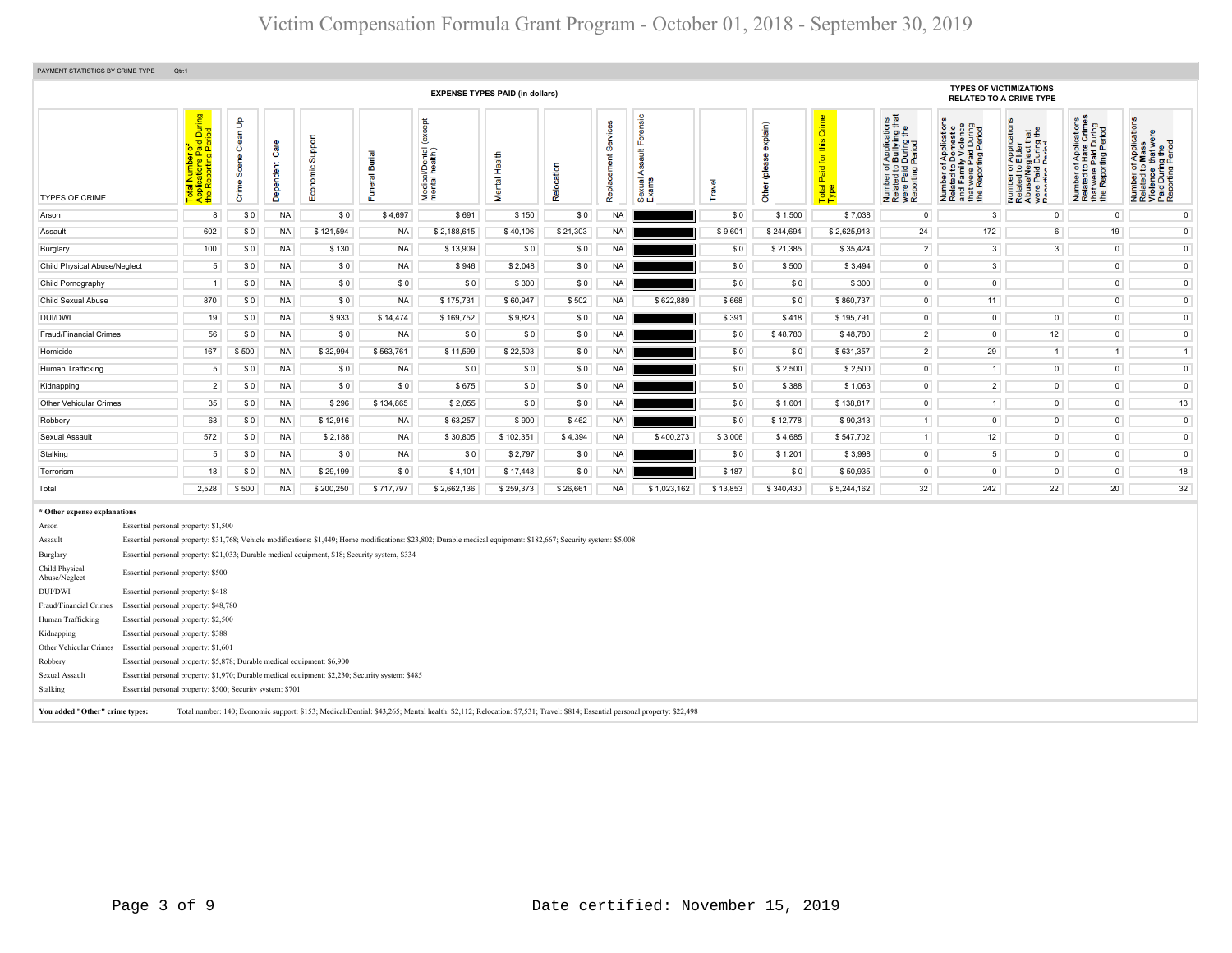| PAYMENT STATISTICS BY CRIME TYPE                                                                | Qtr:2                                                                                                                                                                                                                                                                     |                                     |                   |                       |                                 |                                              |               |            |                         |                                  |          |                               |                                                                  |                                                                                                                                                 |                                                                                                                 |                                                                                                                                        |                                                                                                                                            |                                                                                                                                            |
|-------------------------------------------------------------------------------------------------|---------------------------------------------------------------------------------------------------------------------------------------------------------------------------------------------------------------------------------------------------------------------------|-------------------------------------|-------------------|-----------------------|---------------------------------|----------------------------------------------|---------------|------------|-------------------------|----------------------------------|----------|-------------------------------|------------------------------------------------------------------|-------------------------------------------------------------------------------------------------------------------------------------------------|-----------------------------------------------------------------------------------------------------------------|----------------------------------------------------------------------------------------------------------------------------------------|--------------------------------------------------------------------------------------------------------------------------------------------|--------------------------------------------------------------------------------------------------------------------------------------------|
|                                                                                                 | <b>TYPES OF VICTIMIZATIONS</b><br><b>EXPENSE TYPES PAID (in dollars)</b><br><b>RELATED TO A CRIME TYPE</b>                                                                                                                                                                |                                     |                   |                       |                                 |                                              |               |            |                         |                                  |          |                               |                                                                  |                                                                                                                                                 |                                                                                                                 |                                                                                                                                        |                                                                                                                                            |                                                                                                                                            |
| <b>TYPES OF CRIME</b>                                                                           | During<br>iod<br>Total Number of<br>Applications Paid L<br>the Reporting Peric                                                                                                                                                                                            | an Up<br>ငီ<br>ၜႍ<br>Sœ<br>ime<br>ŏ | Care<br>Dependent | Suppo<br>$\circ$<br>ŵ | Burial<br>uneral <b>k</b><br>ű. | except<br>Medical/Dental (<br>mental health) | Mental Health | Relocation | Services<br>Replacement | orensic<br>∢<br>Sexual,<br>Exams | Travel   | explain)<br>ق<br><b>Other</b> | Grim<br>this<br>$\overline{\mathbf{p}}$<br>Paid<br>Total<br>Type | f Applications<br>b Bullying that<br>I During the<br>Period<br>per of<br>Paid<br>Thing<br>Thing F<br>Number<br>Related<br>were Pai<br>Reporting | ă<br>Number of Applicat<br>Related to Domest<br>and Family Violen<br>that were Paid Duri<br>the Reporting Perio | T Application<br>LElder<br>glect that<br>During the<br>Period<br>Number of<br>Related to I<br>Abuse/Neg<br>were Paid II<br>Renorting P | plications<br>te Crimes<br>Period<br>Period<br>a pig<br>Hate<br>Paid D<br>ing<br>$5.2 - 5$<br>Number<br>Related t<br>that were<br>the Repo | Applications<br>Mass<br>$\mathbf{\overline{c}}$<br>≒ ഉമ്<br>59<br>nce<br>During<br>Number<br>Related 1<br>Violence<br>Paid Dur<br>Reportin |
| Arson                                                                                           | 10                                                                                                                                                                                                                                                                        | \$0                                 | <b>NA</b>         | \$0                   | \$11,016                        | \$2,039                                      | \$25          | \$0        | <b>NA</b>               |                                  | \$0      | \$922                         | \$14,002                                                         | $\circ$                                                                                                                                         | $\mathbf{3}$                                                                                                    | $\circ$                                                                                                                                | $\circ$                                                                                                                                    | $\circ$                                                                                                                                    |
| Assault                                                                                         | 644                                                                                                                                                                                                                                                                       | \$1,000                             | <b>NA</b>         | \$154,547             | <b>NA</b>                       | \$2,596,850                                  | \$64,004      | \$16,231   | <b>NA</b>               |                                  | \$19,262 | \$90,059                      | \$2,941,953                                                      | 21                                                                                                                                              | 169                                                                                                             | 4 <sup>1</sup>                                                                                                                         | 17                                                                                                                                         | $\circ$                                                                                                                                    |
| Burglary                                                                                        | 133                                                                                                                                                                                                                                                                       | \$0                                 | <b>NA</b>         | \$174                 | <b>NA</b>                       | \$14,772                                     | \$0           | \$0        | <b>NA</b>               |                                  | \$0      | \$32,517                      | \$47,463                                                         | $\overline{1}$                                                                                                                                  | 11                                                                                                              | 5 <sub>1</sub>                                                                                                                         | $\overline{1}$                                                                                                                             | $\mathsf{O}$                                                                                                                               |
| Child Physical Abuse/Neglect                                                                    | $\overline{4}$                                                                                                                                                                                                                                                            | \$0                                 | <b>NA</b>         | \$0                   | <b>NA</b>                       | \$1,500                                      | \$2,690       | \$0        | <b>NA</b>               |                                  | \$0      | \$3,258                       | \$7,448                                                          | $\circ$                                                                                                                                         | 3 <sup>1</sup>                                                                                                  |                                                                                                                                        | $\mathbf 0$                                                                                                                                | $\circ$                                                                                                                                    |
| Child Pornography                                                                               | $\mathbf{3}$                                                                                                                                                                                                                                                              | \$0                                 | <b>NA</b>         | \$0                   | <b>NA</b>                       | \$0                                          | \$2,690       | \$0        | <b>NA</b>               |                                  | \$345    | \$0                           | \$3,035                                                          | $\circ$                                                                                                                                         | $\overline{0}$                                                                                                  |                                                                                                                                        | $\circ$                                                                                                                                    | $\mathsf{O}$                                                                                                                               |
| Child Sexual Abuse                                                                              | 1,027                                                                                                                                                                                                                                                                     | \$0                                 | <b>NA</b>         | \$23,146              | <b>NA</b>                       | \$54,397                                     | \$87,819      | \$529      | <b>NA</b>               | \$728,544                        | \$2,352  | \$500                         | \$897,287                                                        | $\overline{0}$                                                                                                                                  | 15                                                                                                              |                                                                                                                                        | $\overline{0}$                                                                                                                             | $\mathsf{O}$                                                                                                                               |
| DUI/DWI                                                                                         | 22                                                                                                                                                                                                                                                                        | \$0                                 | <b>NA</b>         | \$9,808               | \$29,593                        | \$162,955                                    | \$1,088       | \$0        | NA                      |                                  | \$140    | \$541                         | \$204,125                                                        | $\circ$                                                                                                                                         | $\overline{0}$                                                                                                  | $\overline{0}$                                                                                                                         | $\circ$                                                                                                                                    | $\mathsf{O}\xspace$                                                                                                                        |
| Fraud/Financial Crimes                                                                          | 71                                                                                                                                                                                                                                                                        | \$0                                 | <b>NA</b>         | \$0                   | \$0                             | \$0                                          | \$0           | \$0        | <b>NA</b>               |                                  | \$0      | \$7,722                       | \$7,722                                                          | $\overline{3}$                                                                                                                                  | $\overline{0}$                                                                                                  | 5 <sup>1</sup>                                                                                                                         | $\overline{0}$                                                                                                                             | $\circ$                                                                                                                                    |
| Homicide                                                                                        | 139                                                                                                                                                                                                                                                                       | \$0                                 | <b>NA</b>         | \$66,636              | \$478,528                       | \$1,043                                      | \$19,246      | \$0        | <b>NA</b>               |                                  | \$738    | \$0                           | \$566,191                                                        | $\overline{\mathbf{3}}$                                                                                                                         | 31                                                                                                              | $\overline{0}$                                                                                                                         | 3                                                                                                                                          | $\mathsf{O}$                                                                                                                               |
| Human Trafficking                                                                               | 11                                                                                                                                                                                                                                                                        | \$0                                 | <b>NA</b>         | \$0                   | <b>NA</b>                       | \$0                                          | \$0           | \$0        | <b>NA</b>               |                                  | \$0      | \$5,500                       | \$5,500                                                          | $\mathbf{1}$                                                                                                                                    | $2^{\circ}$                                                                                                     | 1                                                                                                                                      | $\circ$                                                                                                                                    | $\circ$                                                                                                                                    |
| Kidnapping                                                                                      | $\overline{2}$                                                                                                                                                                                                                                                            | \$0                                 | <b>NA</b>         | \$0                   | <b>NA</b>                       | \$0                                          | \$1,800       | \$0        | <b>NA</b>               |                                  | \$46     | \$2,291                       | \$4,137                                                          | $\circ$                                                                                                                                         | 2                                                                                                               | $\overline{0}$                                                                                                                         | $\overline{0}$                                                                                                                             | $\circ$                                                                                                                                    |
| <b>Other Vehicular Crimes</b>                                                                   | 26                                                                                                                                                                                                                                                                        | \$0                                 | <b>NA</b>         | \$85,043              | \$52,780                        | \$4,893                                      | \$703         | \$0        | <b>NA</b>               |                                  | \$40     | \$6,627                       | \$150,086                                                        | $\overline{0}$                                                                                                                                  | $2^{\circ}$                                                                                                     | 1                                                                                                                                      | 1                                                                                                                                          | $\boldsymbol{8}$                                                                                                                           |
| Robbery                                                                                         | 73                                                                                                                                                                                                                                                                        | \$0                                 | <b>NA</b>         | \$990                 | <b>NA</b>                       | \$161,199                                    | \$1,839       | \$693      | NA                      |                                  | \$0      | \$10,016                      | \$174,737                                                        | $\circ$                                                                                                                                         | $\overline{0}$                                                                                                  | 1                                                                                                                                      | 2                                                                                                                                          | $\circ$                                                                                                                                    |
| Sexual Assault                                                                                  | 591                                                                                                                                                                                                                                                                       | \$0                                 | <b>NA</b>         | \$0                   | <b>NA</b>                       | \$31,552                                     | \$156,848     | \$210      | <b>NA</b>               | \$419,180                        | \$80     | \$2,500                       | \$610,370                                                        | $\mathbf{1}$                                                                                                                                    | 14                                                                                                              | $\overline{0}$                                                                                                                         | $\circ$                                                                                                                                    | $\mathsf{O}$                                                                                                                               |
| Stalking                                                                                        | 6                                                                                                                                                                                                                                                                         | \$0                                 | <b>NA</b>         | \$0                   | <b>NA</b>                       | \$278                                        | \$1,036       | \$0        | <b>NA</b>               |                                  | \$0      | \$1,000                       | \$2,314                                                          | $\circ$                                                                                                                                         | 5 <sub>1</sub>                                                                                                  | $\overline{0}$                                                                                                                         | $\overline{0}$                                                                                                                             | $\mathsf{O}$                                                                                                                               |
| Terrorism                                                                                       | 15                                                                                                                                                                                                                                                                        | \$0                                 | <b>NA</b>         | \$1,431               | \$0                             | \$2,061                                      | \$22,787      | \$0        | <b>NA</b>               |                                  | \$128    | \$0                           | \$26,407                                                         | $\mathsf 0$                                                                                                                                     | $\overline{0}$                                                                                                  | $\overline{0}$                                                                                                                         | 1                                                                                                                                          | 15                                                                                                                                         |
| Total                                                                                           | 2,777                                                                                                                                                                                                                                                                     | \$1,000                             | <b>NA</b>         | \$341,775             | \$571,917                       | \$3,033,539                                  | \$362,575     | \$17,663   | <b>NA</b>               | \$1,147,724                      | \$23,131 | \$163,453                     | \$5,662,777                                                      | 30 <sup>°</sup>                                                                                                                                 | 257                                                                                                             | 17                                                                                                                                     | 25                                                                                                                                         | 23                                                                                                                                         |
| * Other expense explanations<br>Arson<br>Assault<br>Burglary<br>Child Physical<br>Abuse/Neglect | Essential personal property, \$922<br>Essential personal property, \$35,731; Vehicle modifications, \$1,703; Durable medical equipment, \$45,169; Security system, \$6,775; Shelter, \$681<br>Essential personal property, \$32,517<br>Durable medical equipment, \$3,258 |                                     |                   |                       |                                 |                                              |               |            |                         |                                  |          |                               |                                                                  |                                                                                                                                                 |                                                                                                                 |                                                                                                                                        |                                                                                                                                            |                                                                                                                                            |

| Child Physical<br>Abuse/Neglect | Durable medical equipment, \$3,258                                                             |                                                                                                                                                                                                                                                           |  |  |  |  |  |  |  |  |  |  |  |
|---------------------------------|------------------------------------------------------------------------------------------------|-----------------------------------------------------------------------------------------------------------------------------------------------------------------------------------------------------------------------------------------------------------|--|--|--|--|--|--|--|--|--|--|--|
| Child Sexual Abuse              | Essential personal property, \$500                                                             |                                                                                                                                                                                                                                                           |  |  |  |  |  |  |  |  |  |  |  |
| DUI/DWI                         |                                                                                                | Essential personal property, \$233; Vehicle modifications, \$59; Durable medical equipment, \$249                                                                                                                                                         |  |  |  |  |  |  |  |  |  |  |  |
| Fraud/Financial Crimes          | Essential personal property, \$7,722                                                           |                                                                                                                                                                                                                                                           |  |  |  |  |  |  |  |  |  |  |  |
| Human Trafficking               | Essential personal property, \$5,500                                                           |                                                                                                                                                                                                                                                           |  |  |  |  |  |  |  |  |  |  |  |
| Kidnapping                      | Shelter, \$2,291                                                                               |                                                                                                                                                                                                                                                           |  |  |  |  |  |  |  |  |  |  |  |
| Other Vehicular Crimes          | Essential personal property, \$1,354; Durable medical equipment, \$5,273                       |                                                                                                                                                                                                                                                           |  |  |  |  |  |  |  |  |  |  |  |
| Robbery                         |                                                                                                | Essential personal property, \$10,016                                                                                                                                                                                                                     |  |  |  |  |  |  |  |  |  |  |  |
| Sexual Assault                  | Essential personal property, \$1,369; Durable medical equipment, \$500; Security system, \$631 |                                                                                                                                                                                                                                                           |  |  |  |  |  |  |  |  |  |  |  |
| Stalking                        |                                                                                                | Essential personal property, \$1,000                                                                                                                                                                                                                      |  |  |  |  |  |  |  |  |  |  |  |
| You added "Other" crime types:  |                                                                                                | Other: Total: 172; Economic support, \$204; Medical/Dential, \$60,399; Mental health, \$4,750; Relocation, \$4,594; Travel, \$1,796; Essential personal property, \$65,246; Durable medical equipment, \$34,139.97; Security system,<br>to hate crimes, 1 |  |  |  |  |  |  |  |  |  |  |  |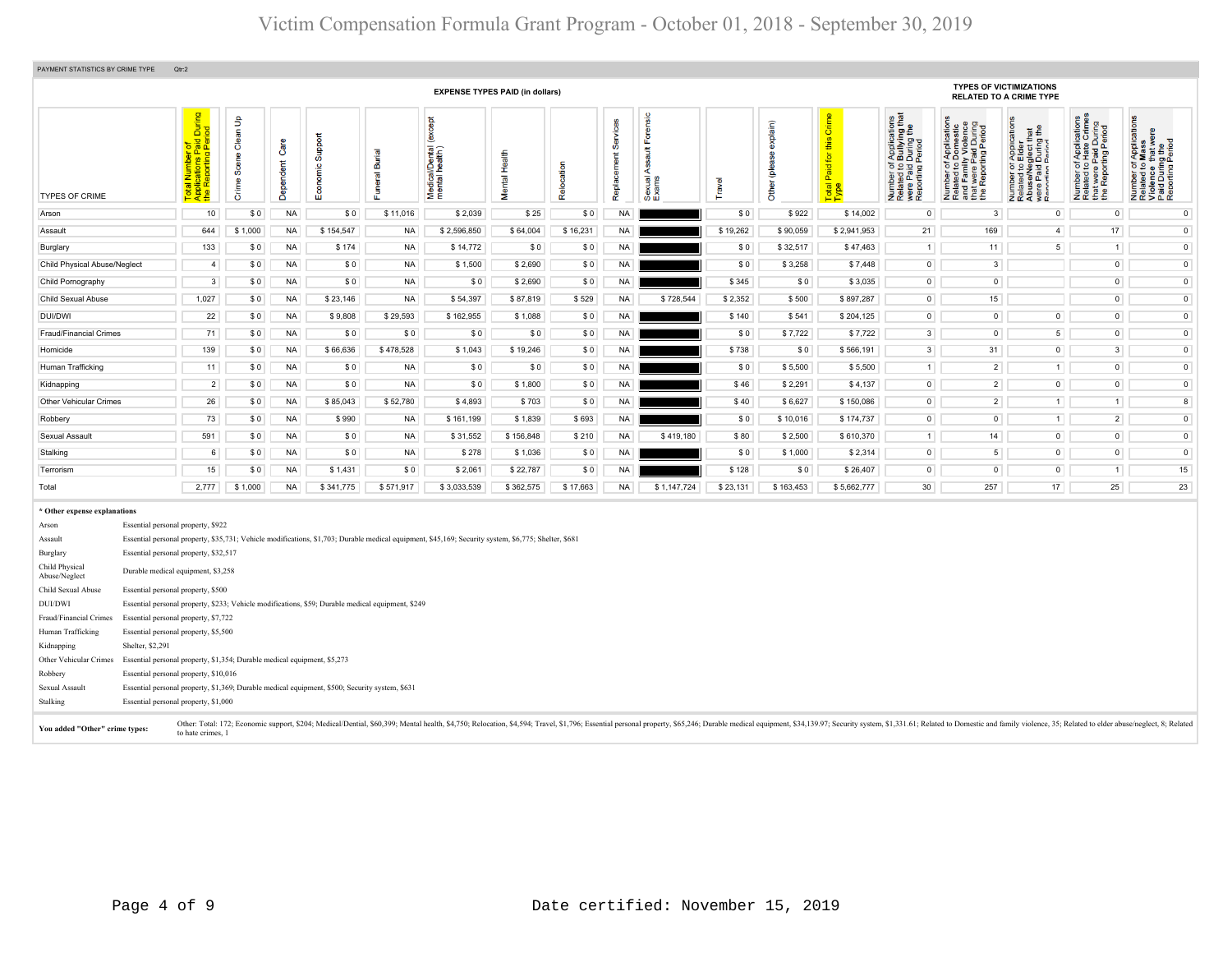| PAYMENT STATISTICS BY CRIME TYPE                                                                                                                                                                                                                                                                                                                                                                                                                                                                                                                                                                                                                                                                                                                                                                                                                                                                                                                                                                                                                                                                                                     | Qtr:3                                                                                     |                           |                   |                    |                    |                                             |                         |            |                         |                                                            |                                                                  |                           |                                            |                                                                                                                                           |                                                                                                                     |                                                                                                                                            |                                                                                                                                     |                                                                                                                                      |
|--------------------------------------------------------------------------------------------------------------------------------------------------------------------------------------------------------------------------------------------------------------------------------------------------------------------------------------------------------------------------------------------------------------------------------------------------------------------------------------------------------------------------------------------------------------------------------------------------------------------------------------------------------------------------------------------------------------------------------------------------------------------------------------------------------------------------------------------------------------------------------------------------------------------------------------------------------------------------------------------------------------------------------------------------------------------------------------------------------------------------------------|-------------------------------------------------------------------------------------------|---------------------------|-------------------|--------------------|--------------------|---------------------------------------------|-------------------------|------------|-------------------------|------------------------------------------------------------|------------------------------------------------------------------|---------------------------|--------------------------------------------|-------------------------------------------------------------------------------------------------------------------------------------------|---------------------------------------------------------------------------------------------------------------------|--------------------------------------------------------------------------------------------------------------------------------------------|-------------------------------------------------------------------------------------------------------------------------------------|--------------------------------------------------------------------------------------------------------------------------------------|
|                                                                                                                                                                                                                                                                                                                                                                                                                                                                                                                                                                                                                                                                                                                                                                                                                                                                                                                                                                                                                                                                                                                                      | <b>EXPENSE TYPES PAID (in dollars)</b>                                                    |                           |                   |                    |                    |                                             |                         |            |                         |                                                            | <b>TYPES OF VICTIMIZATIONS</b><br><b>RELATED TO A CRIME TYPE</b> |                           |                                            |                                                                                                                                           |                                                                                                                     |                                                                                                                                            |                                                                                                                                     |                                                                                                                                      |
| <b>TYPES OF CRIME</b>                                                                                                                                                                                                                                                                                                                                                                                                                                                                                                                                                                                                                                                                                                                                                                                                                                                                                                                                                                                                                                                                                                                | tal Number of<br>plications Paid During<br>∍ Reporting Period<br>Total<br>Applic<br>the R | Clean Up<br>Sœne<br>Crime | Care<br>Dependent | Support<br>ήē<br>ш | uneral Burial<br>Œ | (except<br>Medical/Dental<br>mental health) | Health<br><b>Mental</b> | Relocation | Services<br>Replacement | Forensic<br><b>Assault</b><br>Sexual <sub>/</sub><br>Exams | Travel                                                           | explain)<br>Other (please | Crime<br>this<br>Paid for t<br><b>otal</b> | of Applications<br>b Bullying that<br>1 During the<br>I Period<br>Number of <i>I</i><br>Related to <b>B</b><br>were Paid L<br>Reporting P | ă۵<br>iya<br>Paig<br>ting<br>282<br>ு<br>: 5 °،<br>Έღξ<br>Number<br>Related<br>and Fan<br>≸ ∉<br>na<br>Talie<br>Lie | glect that<br>During the<br>Period<br>운품<br>peron<br>ed to<br>ealer<br>Paid<br>ring<br>Number<br>Related<br>Abuse/N<br>were Pa<br>Ranortin | ications<br>Crimes<br>d During<br>Period<br>t were Paid<br>Reporting F<br>운운)<br>'চ এ<br>Number<br>Related<br>that were<br>the Repo | plication<br>ance that what when<br>During the<br>arting Perior<br>₹Ē<br>59<br>Number<br>Related<br>Violence<br>Paid Dur<br>Reportin |
| Arson                                                                                                                                                                                                                                                                                                                                                                                                                                                                                                                                                                                                                                                                                                                                                                                                                                                                                                                                                                                                                                                                                                                                | $\overline{7}$                                                                            | \$0                       | <b>NA</b>         | \$1,151            | \$0                | \$344                                       | \$480                   | \$0        | <b>NA</b>               |                                                            | \$0                                                              | \$1,500                   | \$3,475                                    | $\circ$                                                                                                                                   | $\overline{2}$                                                                                                      | $\mathbf 0$                                                                                                                                | $\overline{0}$                                                                                                                      | $\mathsf 0$                                                                                                                          |
| Assault                                                                                                                                                                                                                                                                                                                                                                                                                                                                                                                                                                                                                                                                                                                                                                                                                                                                                                                                                                                                                                                                                                                              | 616                                                                                       | \$500                     | <b>NA</b>         | \$144,148          | <b>NA</b>          | \$2,529,098                                 | \$87,068                | \$26,802   | <b>NA</b>               |                                                            | \$19,029                                                         | \$186,309                 | \$2,992,954                                | 31                                                                                                                                        | 154                                                                                                                 | 5 <sup>1</sup>                                                                                                                             | 22                                                                                                                                  | $\mathsf 0$                                                                                                                          |
| Burglary                                                                                                                                                                                                                                                                                                                                                                                                                                                                                                                                                                                                                                                                                                                                                                                                                                                                                                                                                                                                                                                                                                                             | 151                                                                                       | \$0                       | <b>NA</b>         | \$130              | <b>NA</b>          | \$13,638                                    | \$0                     | \$260      | <b>NA</b>               |                                                            | \$391                                                            | \$32,311                  | \$46,730                                   | $\overline{1}$                                                                                                                            | 11                                                                                                                  | 5 <sup>1</sup>                                                                                                                             | $\overline{1}$                                                                                                                      | $\mathbf 0$                                                                                                                          |
| <b>Child Physical Abuse/Neglect</b>                                                                                                                                                                                                                                                                                                                                                                                                                                                                                                                                                                                                                                                                                                                                                                                                                                                                                                                                                                                                                                                                                                  | $6\overline{6}$                                                                           | \$0                       | <b>NA</b>         | \$0                | <b>NA</b>          | \$3,025                                     | \$12,289                | \$0        | <b>NA</b>               |                                                            | \$0                                                              | \$750                     | \$16,064                                   | $\mathbf 0$                                                                                                                               | $\overline{4}$                                                                                                      |                                                                                                                                            | $\mathbf 0$                                                                                                                         | $\bullet$                                                                                                                            |
| Child Pornography                                                                                                                                                                                                                                                                                                                                                                                                                                                                                                                                                                                                                                                                                                                                                                                                                                                                                                                                                                                                                                                                                                                    | $\overline{1}$                                                                            | \$0                       | <b>NA</b>         | \$0                | <b>NA</b>          | \$0                                         | \$55                    | \$0        | <b>NA</b>               |                                                            | \$0                                                              | \$0                       | \$55                                       | $\overline{0}$                                                                                                                            | $\mathbf 0$                                                                                                         |                                                                                                                                            | $\overline{0}$                                                                                                                      | $\circ$                                                                                                                              |
| Child Sexual Abuse                                                                                                                                                                                                                                                                                                                                                                                                                                                                                                                                                                                                                                                                                                                                                                                                                                                                                                                                                                                                                                                                                                                   | 951                                                                                       | \$0                       | <b>NA</b>         | \$842              | <b>NA</b>          | \$59,929                                    | \$94,658                | \$750      | <b>NA</b>               | \$676,540                                                  | \$2,706                                                          | \$2,318                   | \$837,743                                  | $\overline{1}$                                                                                                                            | 17                                                                                                                  |                                                                                                                                            | $\overline{0}$                                                                                                                      | $\mathbf 0$                                                                                                                          |
| DUI/DWI                                                                                                                                                                                                                                                                                                                                                                                                                                                                                                                                                                                                                                                                                                                                                                                                                                                                                                                                                                                                                                                                                                                              | 24                                                                                        | \$0                       | <b>NA</b>         | \$10,902           | \$34,975           | \$173,165                                   | \$7,149                 | \$0        | <b>NA</b>               |                                                            | \$131                                                            | \$19,655                  | \$245,977                                  | $\mathbf 0$                                                                                                                               | $\mathsf{O}\xspace$                                                                                                 | $\overline{0}$                                                                                                                             | $\mathsf 0$                                                                                                                         | $\mathsf{O}\xspace$                                                                                                                  |
| Fraud/Financial Crimes                                                                                                                                                                                                                                                                                                                                                                                                                                                                                                                                                                                                                                                                                                                                                                                                                                                                                                                                                                                                                                                                                                               | 104                                                                                       | \$0                       | <b>NA</b>         | \$0                | <b>NA</b>          | \$0                                         | \$0                     | \$0        | <b>NA</b>               |                                                            | \$0                                                              | \$10,172                  | \$10,172                                   | $\overline{0}$                                                                                                                            | $\overline{0}$                                                                                                      | 11                                                                                                                                         | $\overline{0}$                                                                                                                      | $\bullet$                                                                                                                            |
| Homicide                                                                                                                                                                                                                                                                                                                                                                                                                                                                                                                                                                                                                                                                                                                                                                                                                                                                                                                                                                                                                                                                                                                             | 131                                                                                       | \$0                       | <b>NA</b>         | \$33,053           | \$403,512          | \$16                                        | \$20,537                | \$0        | <b>NA</b>               |                                                            | \$127                                                            | \$0                       | \$457,245                                  | $\overline{1}$                                                                                                                            | 24                                                                                                                  | $\overline{2}$                                                                                                                             | $\overline{0}$                                                                                                                      | $\mathsf{O}$                                                                                                                         |
| Human Trafficking                                                                                                                                                                                                                                                                                                                                                                                                                                                                                                                                                                                                                                                                                                                                                                                                                                                                                                                                                                                                                                                                                                                    | 21                                                                                        | \$0                       | <b>NA</b>         | \$0                | <b>NA</b>          | \$5                                         | \$1,135                 | \$0        | <b>NA</b>               |                                                            | \$0                                                              | \$9,950                   | \$11,090                                   | $\mathbf{1}$                                                                                                                              | $\overline{4}$                                                                                                      | $\mathsf{O}\xspace$                                                                                                                        | $\mathbf 0$                                                                                                                         | $\mathsf{O}$                                                                                                                         |
| Kidnapping                                                                                                                                                                                                                                                                                                                                                                                                                                                                                                                                                                                                                                                                                                                                                                                                                                                                                                                                                                                                                                                                                                                           | $\overline{2}$                                                                            | \$0                       | <b>NA</b>         | \$0                | <b>NA</b>          | \$0                                         | \$800                   | \$0        | <b>NA</b>               |                                                            | \$0                                                              | \$1,410                   | \$2,210                                    | $\mathbf 0$                                                                                                                               | 1                                                                                                                   | $\overline{0}$                                                                                                                             | $\overline{0}$                                                                                                                      | $\mathsf{O}$                                                                                                                         |
| Other Vehicular Crimes                                                                                                                                                                                                                                                                                                                                                                                                                                                                                                                                                                                                                                                                                                                                                                                                                                                                                                                                                                                                                                                                                                               | 26                                                                                        | \$0                       | <b>NA</b>         | \$81,886           | \$37,345           | \$12,848                                    | \$700                   | \$0        | <b>NA</b>               |                                                            | \$0                                                              | \$2,378                   | \$135,157                                  | $\overline{0}$                                                                                                                            | $\overline{2}$                                                                                                      | $\mathsf{O}\xspace$                                                                                                                        | $\overline{0}$                                                                                                                      | 7 <sup>1</sup>                                                                                                                       |
| Robbery                                                                                                                                                                                                                                                                                                                                                                                                                                                                                                                                                                                                                                                                                                                                                                                                                                                                                                                                                                                                                                                                                                                              | 67                                                                                        | \$0                       | <b>NA</b>         | \$6,668            | <b>NA</b>          | \$32,070                                    | \$792                   | \$1,318    | <b>NA</b>               |                                                            | \$0                                                              | \$13,051                  | \$53,899                                   | $\overline{3}$                                                                                                                            | 1 <sup>1</sup>                                                                                                      | 2 <sup>1</sup>                                                                                                                             | $\overline{1}$                                                                                                                      | $\circ$                                                                                                                              |
| Sexual Assault                                                                                                                                                                                                                                                                                                                                                                                                                                                                                                                                                                                                                                                                                                                                                                                                                                                                                                                                                                                                                                                                                                                       | 551                                                                                       | \$0                       | <b>NA</b>         | \$31,631           | <b>NA</b>          | \$31,176                                    | \$93,969                | \$4,502    | <b>NA</b>               | \$379,617                                                  | \$1,595                                                          | \$6,913                   | \$549,403                                  | $\overline{0}$                                                                                                                            | 12                                                                                                                  | $\overline{0}$                                                                                                                             | $\overline{0}$                                                                                                                      | $\bullet$                                                                                                                            |
| Stalking                                                                                                                                                                                                                                                                                                                                                                                                                                                                                                                                                                                                                                                                                                                                                                                                                                                                                                                                                                                                                                                                                                                             | $\boldsymbol{8}$                                                                          | \$0                       | <b>NA</b>         | \$0                | <b>NA</b>          | \$1,311                                     | \$5,971                 | \$2,468    | <b>NA</b>               |                                                            | \$0                                                              | \$5,557                   | \$15,307                                   | $\mathbf 0$                                                                                                                               | $6\overline{6}$                                                                                                     | $\overline{0}$                                                                                                                             | $\mathsf{O}$                                                                                                                        | $\overline{0}$                                                                                                                       |
| Terrorism                                                                                                                                                                                                                                                                                                                                                                                                                                                                                                                                                                                                                                                                                                                                                                                                                                                                                                                                                                                                                                                                                                                            | 14                                                                                        | \$0                       | <b>NA</b>         | \$1,074            | \$0                | \$4,147                                     | \$22,826                | \$0        | <b>NA</b>               |                                                            | \$0                                                              | \$0                       | \$28,047                                   | $\circ$                                                                                                                                   | $\circ$                                                                                                             | $\overline{0}$                                                                                                                             | $\overline{0}$                                                                                                                      | 14                                                                                                                                   |
| Total                                                                                                                                                                                                                                                                                                                                                                                                                                                                                                                                                                                                                                                                                                                                                                                                                                                                                                                                                                                                                                                                                                                                | 2,680                                                                                     | \$500                     | <b>NA</b>         | \$311,485          | \$475,832          | \$2,860,772                                 | \$348,429               | \$36,100   | <b>NA</b>               | \$1,056,157                                                | \$23,979                                                         | \$292,274                 | \$5,405,528                                | 38                                                                                                                                        | 238                                                                                                                 | 25                                                                                                                                         | 24                                                                                                                                  | 21                                                                                                                                   |
| * Other expense explanations<br>Essential personal property: \$1,500<br>Arson<br>Essential personal property: \$31,146; Vehicle modifications: \$25,370; Home modifications: \$99,412; Durable medical equipment: \$25,370; Security system: \$5,010<br>Assault<br>Essential personal property: \$32,283; Durable medical equipment: \$28<br>Burglary<br>Child Physical<br>Durable medical equipment: \$750<br>Abuse/Neglect<br>Essential personal property: \$500; Security system: \$1,616; Shelter: \$202<br>Child Sexual Abuse<br>DUI/DWI<br>Essential personal property: \$630; Durable medical equiment: \$19,025<br>Essential personal property: \$10,172<br>Fraud/Financial Crimes<br>Human Trafficking<br>Essential personal property: \$9,950<br>Essential personal property: \$90; Shelter: \$1,320<br>Kidnapping<br>Other Vehicular Crimes<br>Essential personal property: \$2,378<br>Essential personal property: \$8,483; Durable medical equipment: \$4,568<br>Robbery<br>Essential personal property: \$1,517; Home modifications: \$4,800; Shelter: \$596<br>Sexual Assault<br>Security system: \$5,557<br>Stalking |                                                                                           |                           |                   |                    |                    |                                             |                         |            |                         |                                                            |                                                                  |                           |                                            |                                                                                                                                           |                                                                                                                     |                                                                                                                                            |                                                                                                                                     |                                                                                                                                      |

You added "Other" crime types: Other: Total number of applications: 169; Economics support: \$102; Medical/Dential: \$56,458; Mental health: \$2,990; Relocation: \$10,983; Travel: \$605; Essential personal property: \$29,131; Du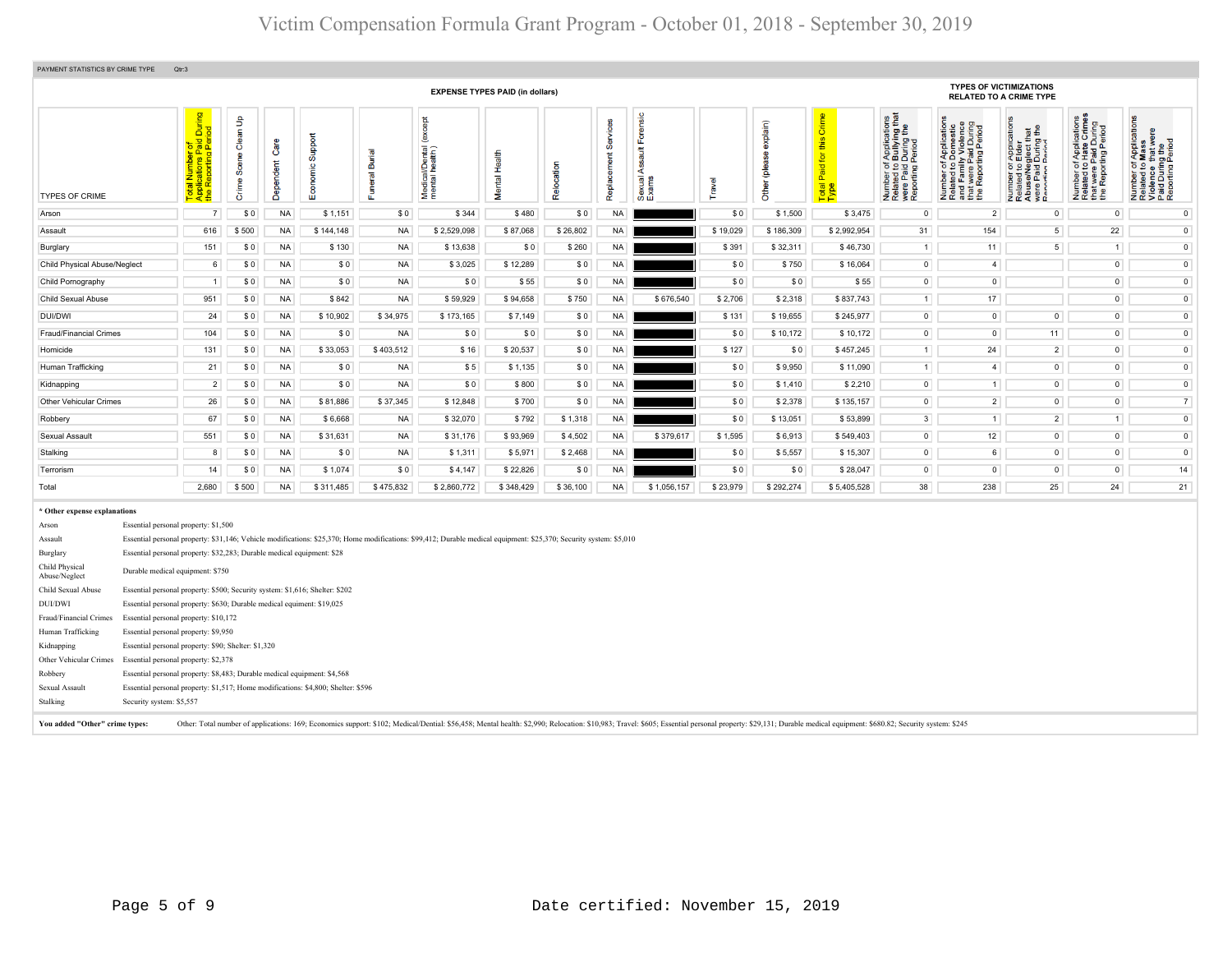| <b>EXPENSE TYPES PAID (in dollars)</b><br>except<br>Medical/Dental (<br>mental health)<br>ত<br>Health<br>ã<br>$\overline{\sigma}$<br>Mental<br>ш | nsic<br>တိ<br>ment<br>Relocation<br>⋖<br>Replace<br>Sexual.<br>Exams | explain)<br>ဧိ<br>Travel<br>Other    | this Crime<br>f Applications<br>b Bullying that<br>During the<br>Period<br>Number of Applications<br>Related to Domestic<br>and Family Violence<br>that were Paid During<br>the Reporting Period<br>Paid for<br>Number of <i>A</i><br>Related to <b>B</b><br>were Paid L<br>Reporting F | <b>TYPES OF VICTIMIZATIONS</b><br><b>RELATED TO A CRIME TYPE</b><br>of Applications<br>o Hate Crimes<br>Paid During<br>rting Period<br>ਠ<br><b>Te</b><br>f Application<br><b>Mass</b><br>Ig the<br>Period<br>员<br>TApplica<br>- Elder<br>During t<br>During t<br>Period |
|--------------------------------------------------------------------------------------------------------------------------------------------------|----------------------------------------------------------------------|--------------------------------------|-----------------------------------------------------------------------------------------------------------------------------------------------------------------------------------------------------------------------------------------------------------------------------------------|-------------------------------------------------------------------------------------------------------------------------------------------------------------------------------------------------------------------------------------------------------------------------|
|                                                                                                                                                  |                                                                      |                                      |                                                                                                                                                                                                                                                                                         |                                                                                                                                                                                                                                                                         |
|                                                                                                                                                  |                                                                      |                                      | Total<br>Type                                                                                                                                                                                                                                                                           | Number of A<br>Related to H<br>that were Pa<br>the Reportin<br>Number of /<br>Related to <b>M</b><br>Violence the Violence<br>Paid During P<br>Number of <i>I</i><br>Related to <b>I</b><br>Abuse/Neg<br>Were Paid I<br>Reporting P                                     |
| \$3,000<br>\$507                                                                                                                                 | \$0<br><b>NA</b><br>\$1,645                                          | \$0<br>\$4,300                       | \$9,502<br>$\circ$                                                                                                                                                                                                                                                                      | $\overline{3}$<br>$\circ$<br>$\circ$<br>$\mathsf 0$                                                                                                                                                                                                                     |
| <b>NA</b><br>\$2,350,985                                                                                                                         | \$60,437<br>\$19,659<br><b>NA</b>                                    | \$8,062<br>\$118,477                 | 20<br>130<br>\$2,670,091                                                                                                                                                                                                                                                                | 3 <sup>1</sup><br>16<br>1                                                                                                                                                                                                                                               |
| <b>NA</b><br>\$14,160                                                                                                                            | \$1,200<br>\$1,835<br><b>NA</b>                                      | \$0<br>\$29,280                      | \$46,475<br>$\overline{2}$                                                                                                                                                                                                                                                              | 7 <sup>1</sup><br>$\mathbf 0$<br>$\overline{0}$<br>1 <sup>1</sup>                                                                                                                                                                                                       |
| <b>NA</b><br>\$18,915                                                                                                                            | \$6,878<br>\$0<br><b>NA</b>                                          | \$0<br>\$6,091                       | \$31,884<br>$\circ$                                                                                                                                                                                                                                                                     | $\mathsf 0$<br>6<br>$\circ$                                                                                                                                                                                                                                             |
| <b>NA</b><br>\$0                                                                                                                                 | \$345<br>\$0<br>NA.                                                  | \$0<br>\$0                           | \$345<br>$\circ$                                                                                                                                                                                                                                                                        | $\mathsf 0$<br>$\circ$<br>$\circ$                                                                                                                                                                                                                                       |
| <b>NA</b><br>\$94,736                                                                                                                            | \$85,762<br>\$2,305<br><b>NA</b>                                     | \$679,796<br>\$4,073<br>\$0          | \$868,357<br>$\overline{0}$                                                                                                                                                                                                                                                             | 18<br>$\overline{0}$<br>$\circ$                                                                                                                                                                                                                                         |
| \$22,364<br>\$152,567                                                                                                                            | \$833<br>\$0<br>\$0                                                  | \$647<br>\$255                       | \$190,344<br>$\circ$                                                                                                                                                                                                                                                                    | $\overline{0}$<br>$\overline{0}$<br>$\mathbf{0}$<br>$\circ$                                                                                                                                                                                                             |
| NA<br>\$0                                                                                                                                        | \$0<br>\$0<br><b>NA</b>                                              | \$0<br>\$10,505                      | \$10,505<br>$\mathbf{1}$                                                                                                                                                                                                                                                                | $\overline{0}$<br>6<br>$\overline{0}$<br>$\mathbf{0}$                                                                                                                                                                                                                   |
| \$508,759<br>\$1,231                                                                                                                             | \$24,785<br>\$0<br><b>NA</b>                                         | \$13<br>\$0                          | $\overline{2}$<br>20<br>\$561,839                                                                                                                                                                                                                                                       | $2^{\circ}$<br>4 <sup>1</sup><br>1                                                                                                                                                                                                                                      |
| <b>NA</b><br>\$30                                                                                                                                | \$550<br>\$2,500<br>NA.                                              | \$0<br>\$5,000                       | \$8,080<br>$\mathbf{3}$                                                                                                                                                                                                                                                                 | $2^{\circ}$<br>$\overline{0}$<br>$\mathsf 0$<br>$\circ$                                                                                                                                                                                                                 |
| <b>NA</b><br>\$0                                                                                                                                 | \$0<br>\$0<br><b>NA</b>                                              | \$6,403<br>\$0                       | \$6,403<br>$\circ$                                                                                                                                                                                                                                                                      | $\overline{0}$<br>$\overline{0}$<br>$\circ$<br>$\circ$                                                                                                                                                                                                                  |
| \$8,090<br>\$4,649                                                                                                                               | \$0<br>\$761<br><b>NA</b>                                            | \$19<br>\$3,803                      | $\overline{0}$<br>\$61,932                                                                                                                                                                                                                                                              | $2^{\circ}$<br>$\overline{5}$<br>$\overline{0}$<br>$\overline{0}$                                                                                                                                                                                                       |
| <b>NA</b><br>\$70,013                                                                                                                            | \$4,423<br>\$0<br>NA                                                 | \$0<br>\$5,968                       | $\mathsf 0$<br>\$82,308                                                                                                                                                                                                                                                                 | $\overline{0}$<br>$\overline{0}$<br>$\mathbb O$<br>1 <sup>1</sup>                                                                                                                                                                                                       |
| \$0<br>\$32,138                                                                                                                                  | \$67,028<br>\$1,375<br><b>NA</b>                                     | \$492,327<br>\$112<br>\$7,739        | \$613,919<br>$\circ$                                                                                                                                                                                                                                                                    | 9 <sup>1</sup><br>$\overline{0}$<br>$\circ$<br>$\mathbf{0}$                                                                                                                                                                                                             |
| NA<br>\$303                                                                                                                                      | \$2,613<br>\$1,450<br><b>NA</b>                                      | \$0<br>\$2,000                       | \$6,366<br>$\circ$                                                                                                                                                                                                                                                                      | 6 <sup>1</sup><br>$\overline{0}$<br>$\mathbf 0$<br>$\overline{0}$                                                                                                                                                                                                       |
| \$0<br>\$58,396                                                                                                                                  | \$12,577<br>\$0<br><b>NA</b>                                         | \$128<br>\$500                       | \$74,449<br>$\circ$                                                                                                                                                                                                                                                                     | $\overline{0}$<br>$\overline{0}$<br>16<br>1                                                                                                                                                                                                                             |
|                                                                                                                                                  | \$269,076<br>\$29,885<br>\$0                                         | \$1,172,123<br>\$19,457<br>\$193,918 | 28<br>\$5,242,799<br>203                                                                                                                                                                                                                                                                | 12 <sup>7</sup><br>22<br>23                                                                                                                                                                                                                                             |
|                                                                                                                                                  | \$542,213<br>\$2,798,630                                             |                                      |                                                                                                                                                                                                                                                                                         |                                                                                                                                                                                                                                                                         |

| Arson                           |                                       | Essential personal property, \$4,300                                                                                                                                                                                                                                                                  |  |  |  |  |  |  |  |
|---------------------------------|---------------------------------------|-------------------------------------------------------------------------------------------------------------------------------------------------------------------------------------------------------------------------------------------------------------------------------------------------------|--|--|--|--|--|--|--|
| Assault                         |                                       | Essential personal property, \$22,354; Vehicle modifications, \$7,849; Home modifications, \$29,091; Durable medical equipment, \$54,064; Security system, \$5,119                                                                                                                                    |  |  |  |  |  |  |  |
| Burglary                        |                                       | Essential personal property, \$29,280                                                                                                                                                                                                                                                                 |  |  |  |  |  |  |  |
| Child Physical<br>Abuse/Neglect |                                       | Essential personal property, \$1,500; Durable medical equipment, \$4,591                                                                                                                                                                                                                              |  |  |  |  |  |  |  |
| DUI/DWI                         |                                       | Durable medical equipment, \$255                                                                                                                                                                                                                                                                      |  |  |  |  |  |  |  |
| Fraud/Financial Crimes          | Essential personal property, \$10,505 |                                                                                                                                                                                                                                                                                                       |  |  |  |  |  |  |  |
| Human Trafficking               |                                       | Essential personal property, \$5,000                                                                                                                                                                                                                                                                  |  |  |  |  |  |  |  |
| Other Vehicular Crimes          |                                       | Essential personal property, \$3,803                                                                                                                                                                                                                                                                  |  |  |  |  |  |  |  |
| Robbery                         |                                       | Essential personal property, \$5,968                                                                                                                                                                                                                                                                  |  |  |  |  |  |  |  |
| Sexual Assault                  |                                       | Essential personal property, \$1,139; Home modifications, \$4,200; Durable medical equipment, \$2,400                                                                                                                                                                                                 |  |  |  |  |  |  |  |
| Stalking                        | Security system, \$2,000              |                                                                                                                                                                                                                                                                                                       |  |  |  |  |  |  |  |
| Terrorism                       |                                       | Essential personal property, \$500                                                                                                                                                                                                                                                                    |  |  |  |  |  |  |  |
| You added "Other" crime types:  |                                       | Unknown/other-Total, 189; Economic support, \$153; Medical/Dental, \$82,947; Mental health, \$7,685; Relocation, \$13,136; Travel, \$807; Essential personal property, \$34,936; Vehicle modification, \$18,758; Durable medical equi<br>related to elder abuse, 11; Number related to hate crimes, 1 |  |  |  |  |  |  |  |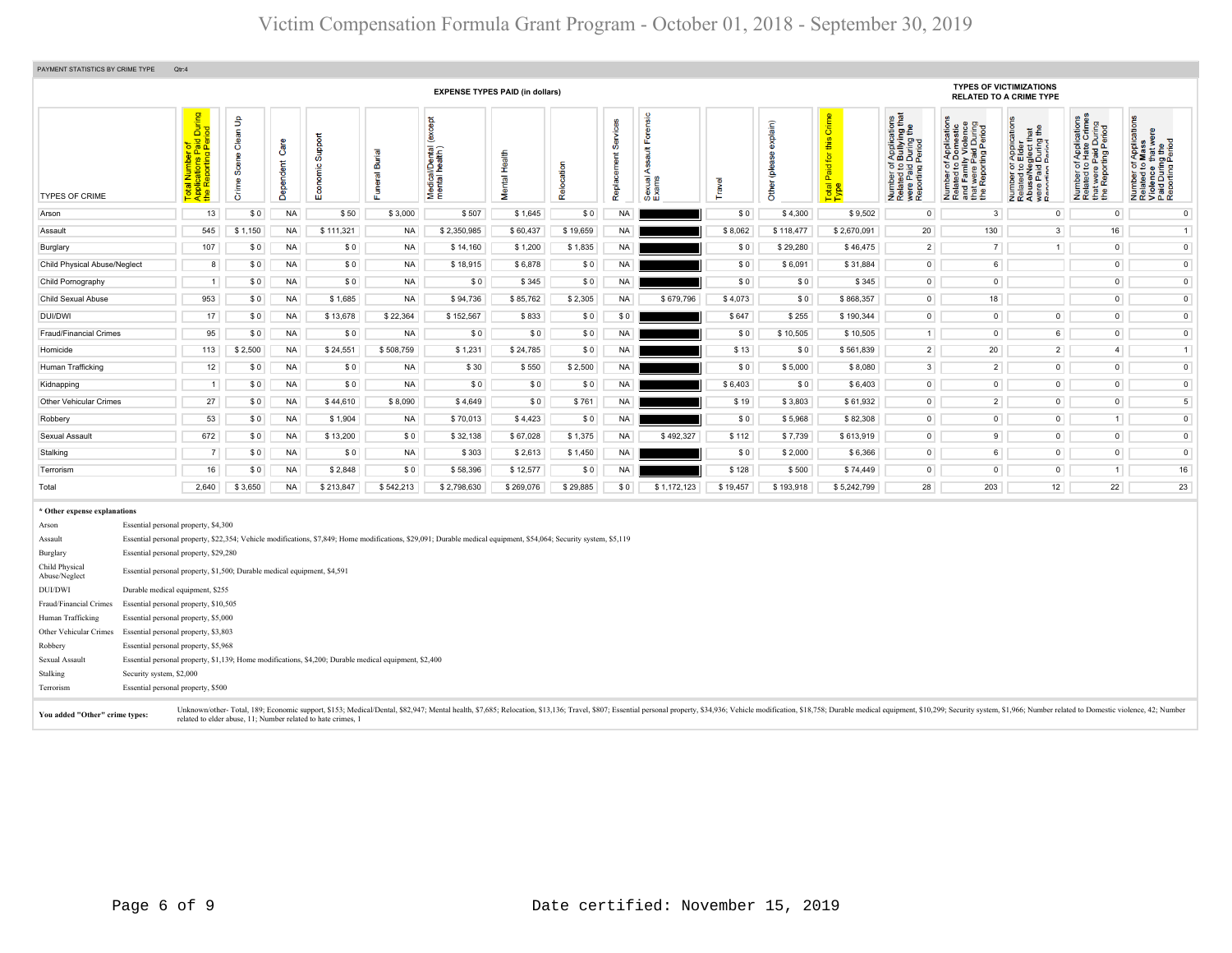| PAYMENT STATISTICS BY CRIME TYPE - Aggregated |                                                                              |                                             |           |                                   |               |                                                 |                  |                |           |                             |          |                                                                  |                                                               |                                                                                                                                 |                                                                                                                                                                                                                                       |                                                                                                                                                    |                                                                                                                  |                                                                                                     |
|-----------------------------------------------|------------------------------------------------------------------------------|---------------------------------------------|-----------|-----------------------------------|---------------|-------------------------------------------------|------------------|----------------|-----------|-----------------------------|----------|------------------------------------------------------------------|---------------------------------------------------------------|---------------------------------------------------------------------------------------------------------------------------------|---------------------------------------------------------------------------------------------------------------------------------------------------------------------------------------------------------------------------------------|----------------------------------------------------------------------------------------------------------------------------------------------------|------------------------------------------------------------------------------------------------------------------|-----------------------------------------------------------------------------------------------------|
| <b>EXPENSE TYPES PAID (in dollars)</b>        |                                                                              |                                             |           |                                   |               |                                                 |                  |                |           |                             |          | <b>TYPES OF VICTIMIZATIONS</b><br><b>RELATED TO A CRIME TYPE</b> |                                                               |                                                                                                                                 |                                                                                                                                                                                                                                       |                                                                                                                                                    |                                                                                                                  |                                                                                                     |
| <b>TYPES OF CRIME</b>                         | During<br><sub>riod</sub><br>$\overline{D}$<br>8 ల<br>∣≢ ਲ੍<br>$\frac{1}{2}$ | $\mathbf{f}$<br>듦<br>ී<br>ഗ്<br>$\Phi$<br>ŏ | ŏ<br>පී   | poo<br>$\circ$<br>E <sub>co</sub> | ঁত<br>õã<br>ū | <b>pa</b><br>Medical/Dental (<br>mental health) | Health<br>Mental | g<br>Ť<br>Relo | Replac    | <u>s</u><br>Sexual<br>Exams | Travel   | explain)<br>ē<br>Other                                           | rime<br>$\omega$<br>$\overline{\phantom{a}}$<br>Total<br>Type | f Applications<br>b Bullying that<br>Period<br>Period<br>5.2 <sub>E</sub><br>tting<br>Number<br>Related<br>were Pai<br>Reportin | Paid During<br>fting Period<br>: Application<br>Domestic<br>ly Violence<br>er of<br>ad to l<br>mber of<br>lated to<br>d Famil<br>s Report<br>$\frac{1}{2}$ $\frac{1}{2}$ $\frac{1}{2}$ $\frac{1}{2}$ $\frac{1}{2}$ $\frac{1}{2}$<br>£ | $\frac{1}{2}$<br>ication<br>Papilos<br>Elder<br>glect th<br>During<br>Pariod<br>529.70<br>Number<br>Related t<br>Abuse/N<br>were Pair<br>Reporting | ications<br>Crimes<br>Puring<br>eriod<br>Applie<br>Hate<br>ting Pe<br>59<br>Number<br>Related t<br>t were<br>E e | 员<br>Number of Applic<br>Related to Mass<br>Violence that we<br>Paid During the<br>Reporting Period |
| Arson                                         | 38                                                                           | \$0                                         | <b>NA</b> | \$1,201                           | \$18,713      | \$3,581                                         | \$2,300          | \$0            | <b>NA</b> |                             | \$0      | \$8,222                                                          | \$34,017                                                      | $\circ$                                                                                                                         | 11                                                                                                                                                                                                                                    | $\circ$                                                                                                                                            | $\overline{0}$                                                                                                   | $\mathbf{0}$                                                                                        |
| Assault                                       | 2,407                                                                        | \$2,650                                     | <b>NA</b> | \$531,610                         | <b>NA</b>     | \$9,665,548                                     | \$251,615        | \$83,995       | <b>NA</b> |                             | \$55,954 | \$639,539                                                        | \$11,230,911                                                  | 96                                                                                                                              | 625                                                                                                                                                                                                                                   | 18                                                                                                                                                 | 74                                                                                                               | 1                                                                                                   |
| Burglary                                      | 491                                                                          | \$0                                         | <b>NA</b> | \$434                             | <b>NA</b>     | \$56,479                                        | \$1,200          | \$2,095        | <b>NA</b> |                             | \$391    | \$115,493                                                        | \$176,092                                                     | 6 <sup>1</sup>                                                                                                                  | 32                                                                                                                                                                                                                                    | 14                                                                                                                                                 | 2 <sup>1</sup>                                                                                                   | $\overline{0}$                                                                                      |
| Child Physical Abuse/Neglect                  | 23                                                                           | \$0                                         | <b>NA</b> | \$0                               | <b>NA</b>     | \$24,386                                        | \$23,905         | \$0            | <b>NA</b> |                             | \$0      | \$10,599                                                         | \$58,890                                                      | $\overline{0}$                                                                                                                  | 16                                                                                                                                                                                                                                    |                                                                                                                                                    | $\overline{0}$                                                                                                   | $\mathsf 0$                                                                                         |
| Child Pornography                             | 6                                                                            | \$0                                         | <b>NA</b> | \$0                               | \$0           | \$0                                             | \$3,390          | \$0            | <b>NA</b> |                             | \$345    | \$0                                                              | \$3,735                                                       | $\overline{0}$                                                                                                                  | $\overline{0}$                                                                                                                                                                                                                        |                                                                                                                                                    | $\circ$                                                                                                          | $\mathbf{0}$                                                                                        |
| Child Sexual Abuse                            | 3,801                                                                        | \$0                                         | <b>NA</b> | \$25,673                          | <b>NA</b>     | \$384,793                                       | \$329,186        | \$4,086        | <b>NA</b> | \$2,707,769                 | \$9,799  | \$2,818                                                          | \$3,464,124                                                   | 1                                                                                                                               | 61                                                                                                                                                                                                                                    |                                                                                                                                                    | $\overline{0}$                                                                                                   | $\circ$                                                                                             |
| DUI/DWI                                       | 82                                                                           | \$0                                         | <b>NA</b> | \$35,321                          | \$101,406     | \$658,439                                       | \$18,893         | \$0            | \$0       |                             | \$1,309  | \$20,869                                                         | \$836,237                                                     | $\overline{0}$                                                                                                                  | $\overline{0}$                                                                                                                                                                                                                        | $\overline{0}$                                                                                                                                     | $\overline{0}$                                                                                                   | $\mathsf 0$                                                                                         |
| Fraud/Financial Crimes                        | 326                                                                          | \$0                                         | <b>NA</b> | \$0                               | \$0           | \$0                                             | \$0              | \$0            | <b>NA</b> |                             | \$0      | \$77,179                                                         | \$77,179                                                      | 6 <sup>1</sup>                                                                                                                  | $\overline{0}$                                                                                                                                                                                                                        | 34                                                                                                                                                 | $\overline{0}$                                                                                                   | $\mathbf{0}$                                                                                        |
| Homicide                                      | 550                                                                          | \$3,000                                     | <b>NA</b> | \$157,234                         | \$1,954,560   | \$13,889                                        | \$87,071         | \$0            | <b>NA</b> |                             | \$878    | \$0                                                              | \$2,216,632                                                   | 8                                                                                                                               | 104                                                                                                                                                                                                                                   | 5 <sup>1</sup>                                                                                                                                     | 8                                                                                                                | $\overline{2}$                                                                                      |
| Human Trafficking                             | 49                                                                           | \$0                                         | <b>NA</b> | \$0                               | <b>NA</b>     | \$35                                            | \$1,685          | \$2,500        | <b>NA</b> |                             | \$0      | \$22,950                                                         | \$27,170                                                      | 5 <sup>1</sup>                                                                                                                  | 9                                                                                                                                                                                                                                     | 1                                                                                                                                                  | $\overline{0}$                                                                                                   | $\mathbf{0}$                                                                                        |
| Kidnapping                                    | 7 <sup>1</sup>                                                               | \$0                                         | <b>NA</b> | \$0                               | \$0           | \$675                                           | \$2,600          | \$0            | <b>NA</b> |                             | \$6,449  | \$4,089                                                          | \$13,813                                                      | $\overline{0}$                                                                                                                  | 5 <sub>5</sub>                                                                                                                                                                                                                        | $\overline{0}$                                                                                                                                     | $\overline{0}$                                                                                                   | $\mathsf 0$                                                                                         |
| Other Vehicular Crimes                        | 114                                                                          | \$0                                         | <b>NA</b> | \$211,835                         | \$233,080     | \$24,445                                        | \$1,403          | \$761          | <b>NA</b> |                             | \$59     | \$14,409                                                         | \$485,992                                                     | $\overline{0}$                                                                                                                  | 7 <sup>1</sup>                                                                                                                                                                                                                        | 1                                                                                                                                                  | 1                                                                                                                | 33                                                                                                  |
| Robbery                                       | 256                                                                          | \$0                                         | <b>NA</b> | \$22,478                          | <b>NA</b>     | \$326,539                                       | \$7,954          | \$2,473        | <b>NA</b> |                             | \$0      | \$41,813                                                         | \$401,257                                                     | 4                                                                                                                               | 1                                                                                                                                                                                                                                     | 3 <sup>1</sup>                                                                                                                                     | $\overline{4}$                                                                                                   | $\mathsf 0$                                                                                         |
| Sexual Assault                                | 2,386                                                                        | \$0                                         | <b>NA</b> | \$47,019                          | \$0           | \$125,671                                       | \$420,196        | \$10,481       | <b>NA</b> | \$1,691,397                 | \$4,793  | \$21,837                                                         | \$2,321,394                                                   | $2^{\circ}$                                                                                                                     | 47                                                                                                                                                                                                                                    | $\overline{0}$                                                                                                                                     | $\overline{0}$                                                                                                   | $\mathsf 0$                                                                                         |
| Stalking                                      | 26                                                                           | \$0                                         | <b>NA</b> | \$0                               | <b>NA</b>     | \$1,892                                         | \$12,417         | \$3,918        | <b>NA</b> |                             | \$0      | \$9,758                                                          | \$27,985                                                      | $\overline{0}$                                                                                                                  | 22                                                                                                                                                                                                                                    | $\overline{0}$                                                                                                                                     | $\overline{0}$                                                                                                   | $\overline{0}$                                                                                      |
| Terrorism                                     | 63                                                                           | \$0                                         | <b>NA</b> | \$34,552                          | \$0           | \$68,705                                        | \$75,638         | SO.            | <b>NA</b> |                             | \$443    | \$500                                                            | \$179,838                                                     | $\circ$                                                                                                                         | $\overline{0}$                                                                                                                                                                                                                        | $\circ$                                                                                                                                            | 2 <sup>1</sup>                                                                                                   | 63                                                                                                  |
| Total                                         | 10,625                                                                       | \$5,650                                     | NA.       | \$1,067,357                       | \$2,307,759   | \$11,355,077                                    | \$1,239,453      | \$110,309      | \$0       | \$4,399,166                 | \$80,420 | \$990,075                                                        | \$21,555,266                                                  | 128                                                                                                                             | 940                                                                                                                                                                                                                                   | 76                                                                                                                                                 | 91                                                                                                               | 99                                                                                                  |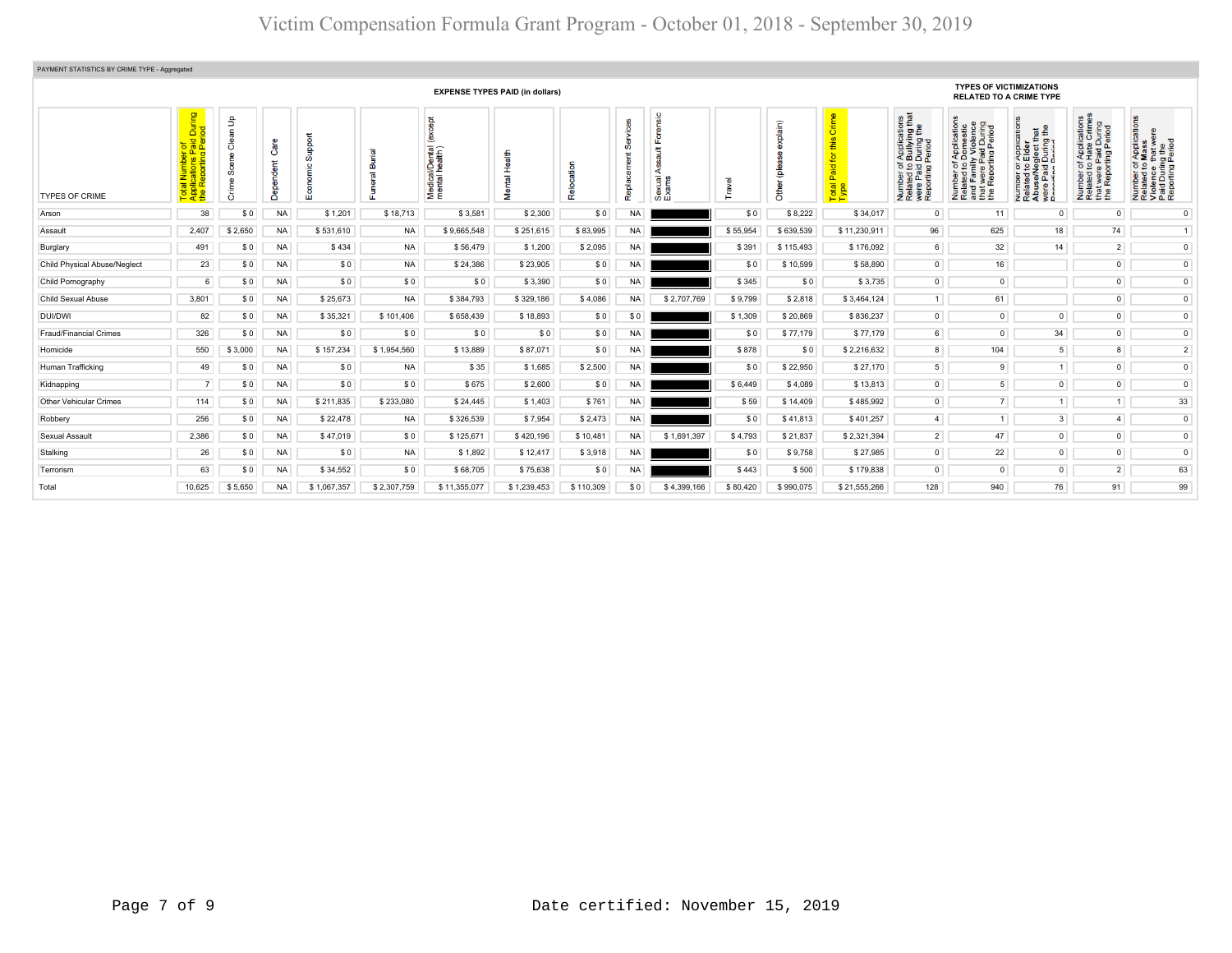### NARRATIVE QUESTIONS

#### 1. **Please explain any significant change in the number of applications received during the reporting period.**

The number of applications received during the past fiscal year has dropped again slightly from last year. OVS attributes the continuing decrease in number of applications received to the Affordable Care Act as more NYS citizens are covered under these policies. Interestingly, the number of Death and Essential Personal Property claims received has remained constant.

#### 2. **The average length of time to process an application for claim eligibility for compensation**

Count days from time of receipt of application to decision. 103

Please explain your state's procedure for processing an application for claim eligibility, from time of receipt of application to decision. Upon receipt of a claim application, either electronically through the Victim Service Portal or paper, the claim is assigned to a Crime Victim Specialist when we have the appropriate signature form from the claimant. The Specialist will request documentation to establish eligibility and render a decision. Some expenses could be paid in the original decision. If additional documentation is needed for medical expenses, the claim will be referred to the Additional Medical Unit where staff will then reach out for additional information and process any further medical expenses that arrive in the future.

#### 3. **Does your state have a victim satisfaction survey?**

No

#### 4. **Please describe any emerging/major issues or notable trends that were encountered in your state that had an impact on your program's ability to meet the needs of crime victims during the reporting period.**

We know that Victim Assistance Programs are seeing human trafficking victims, but we are not receiving a commensurate number of claims for compensation. The same issue is true of sexual assault victims. Finally, we are concerned that undocumented immigrants are no longer reporting crimes to the police or filing claims with OVS.

#### 5. **Please describe in detail efforts taken to serve Victims of Federal Crime during the reporting period.**

OVS continues to work with the FBI and neighboring states to prepare for mass casualty events. OVS staff has also begun to partner with municipalities within the state to prepare for any events that OVS can assist with on a county or more regional level.

#### 6. **Please describe any notable activities during the reporting period that improved the process of victim compensation services.**

OVS Compensation staff has begun traveling to our Victim Assistance Programs to do onsite trainings with the Advocates. We understand there is considerable turnover in Advocate staffing at our programs. Making sure that Advocates have current information about OVS services and a good understanding of what we can provide makes for a better experience for the victim. We are also providing regional trainings for Advocates as requested. OVS issued a new series of trainings designed for advocates and other professionals who assist individuals and their families with obtaining services, support and financial assistance in the aftermath of a crime. The 11 videos outline assistance available from OVS and offer detailed instructions for filing claims so eligible individuals can receive help with crime-related expenses, including medical, counseling and moving bills, and funeral and burial costs, among other assistance. The state agency released the videos to nearly 230 victim assistance programs it funds as the state joins the nation in recognizing National Crime Victims Rights Week.

#### 7. **Please describe in detail ways in which your state used VOCA Administrative funds and the impact of these funds on the state's ability to improve victim compensation services during the reporting period.**

The VOCA administrative funds support a number of OVS staff dedicated to the processing of claims. In the absence of these funds, there would be insufficient staff to process claims in a timely manner or provide quality services to crime victims and their families.

#### 8. **Were there any laws, initiatives, or policy changes in your state regarding victim compensation during the reporting period? If yes, please briefly describe them and their impact.**

Yes. The law was changed to allow OVS the ability to give a maximum Emergency Award of \$3,000 for funeral/burial benefits without regard to any contributory conduct on the part of the Victim. If upon investigation of the claim it is determined that the victim contributed to his/her death, OVS will reduce the claim by no more than 50%.

#### 9. **Please describe system-coordination efforts with prosecutors, law enforcement, courts, U.S. attorneys' offices, tribal systems, State VOCA Victim Assistance Coordinator, or other key personnel within the criminal justice system in your state to reduce barriers to victims who may apply to receive victim compensation.**

OVS processing continue to utilize the NYS Medicaid database and the NYS Workers Compensation database. This allows staff to verify Medicaid coverage for victims without delay. It also allows us to deal directly with the providers without contacting the victim to request more information. The same is true with the Workers' Compensation access. We are able to establish whether or not Workers Comp will be paying bills and how much they may receive for Loss of Earnings without contacting the victim for this information.